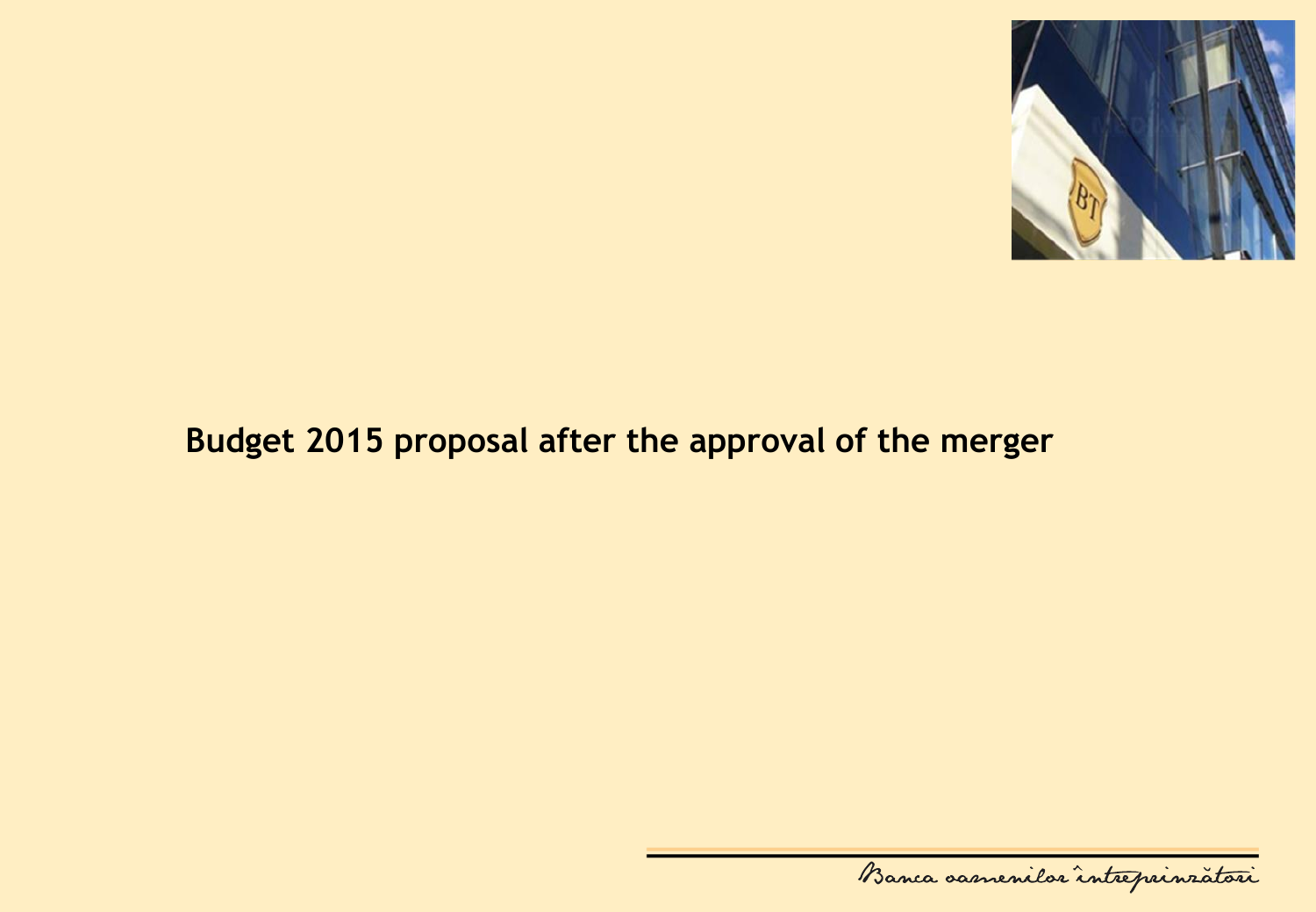

## **Key performance indicators we aim in 2015**

| <b>Budget approved in GSM</b>                      |                      | Budget proposal after Volksbank merger*                                                                                                                                                                                            |
|----------------------------------------------------|----------------------|------------------------------------------------------------------------------------------------------------------------------------------------------------------------------------------------------------------------------------|
| <b>ROE:</b><br>$\mathcal{L}_{\mathcal{A}}$         | 13 %                 | $\blacksquare$ 18.1 %                                                                                                                                                                                                              |
| Cost / Income:<br><b>College</b>                   | max. $43.13\%$       | <b>max.</b> 22.2 $\%$                                                                                                                                                                                                              |
| • Loans / Deposits:                                | 69.69 %              | $-77.1%$                                                                                                                                                                                                                           |
| <b>Total assets:</b>                               | increase by $3.88\%$ | $\blacksquare$ increase by 22.9 % **                                                                                                                                                                                               |
| <b>Total loans:</b><br>$\mathcal{L}_{\mathcal{A}}$ | increase by 10.4 %   | $\blacksquare$ increase by 42 % ***                                                                                                                                                                                                |
|                                                    |                      | * Key performance indicators are computed<br>excluding bargaining gain<br>** Out of which, assets increase due to Volksbank<br>acquisition is 13%<br>*** Out of which, loans increase triggered by<br>Volksbank acquisition is 30% |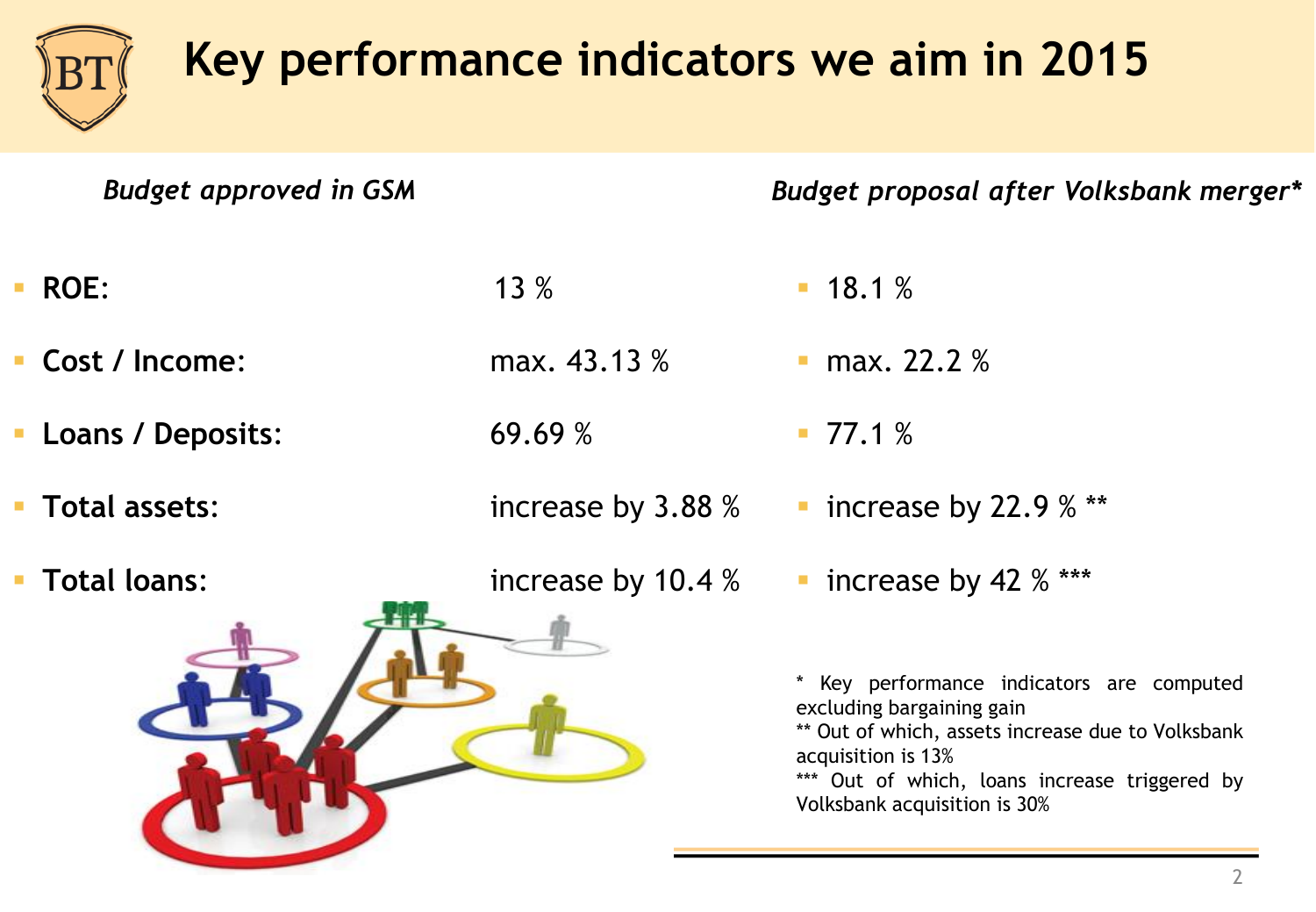

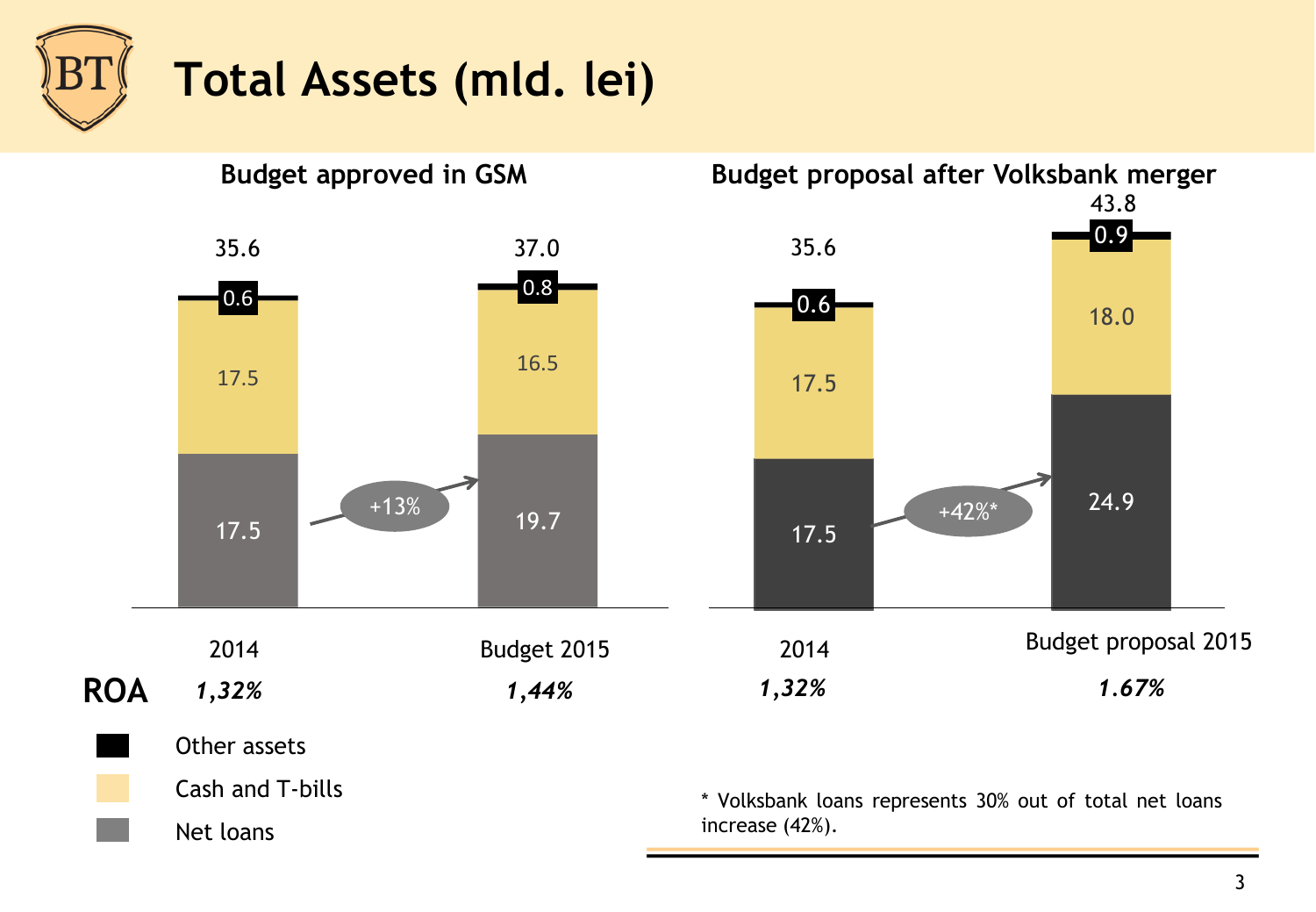



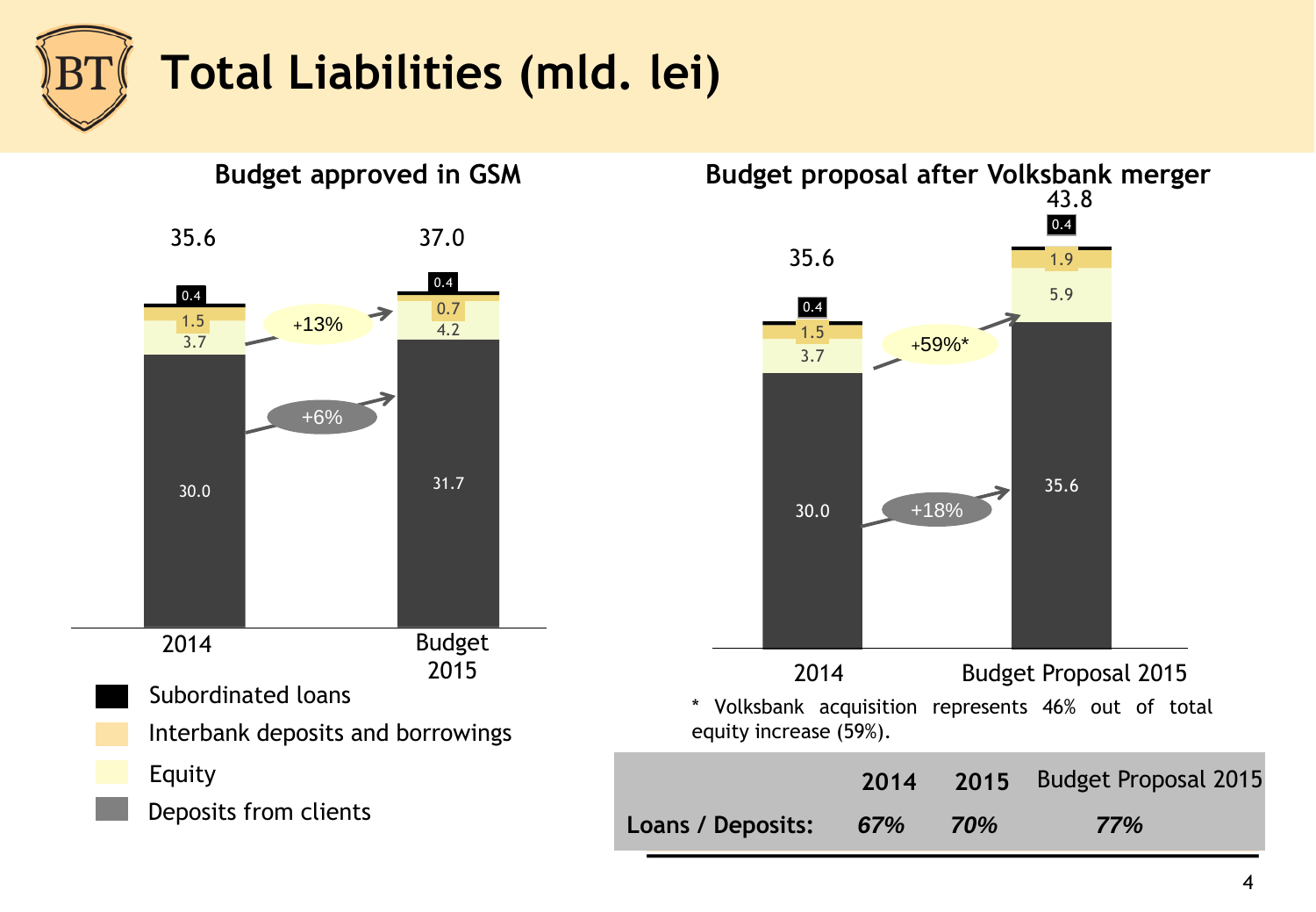

## **Budget proposal after Volksbank merger**



\* Key performance indicators are computed excluding bargaining gain